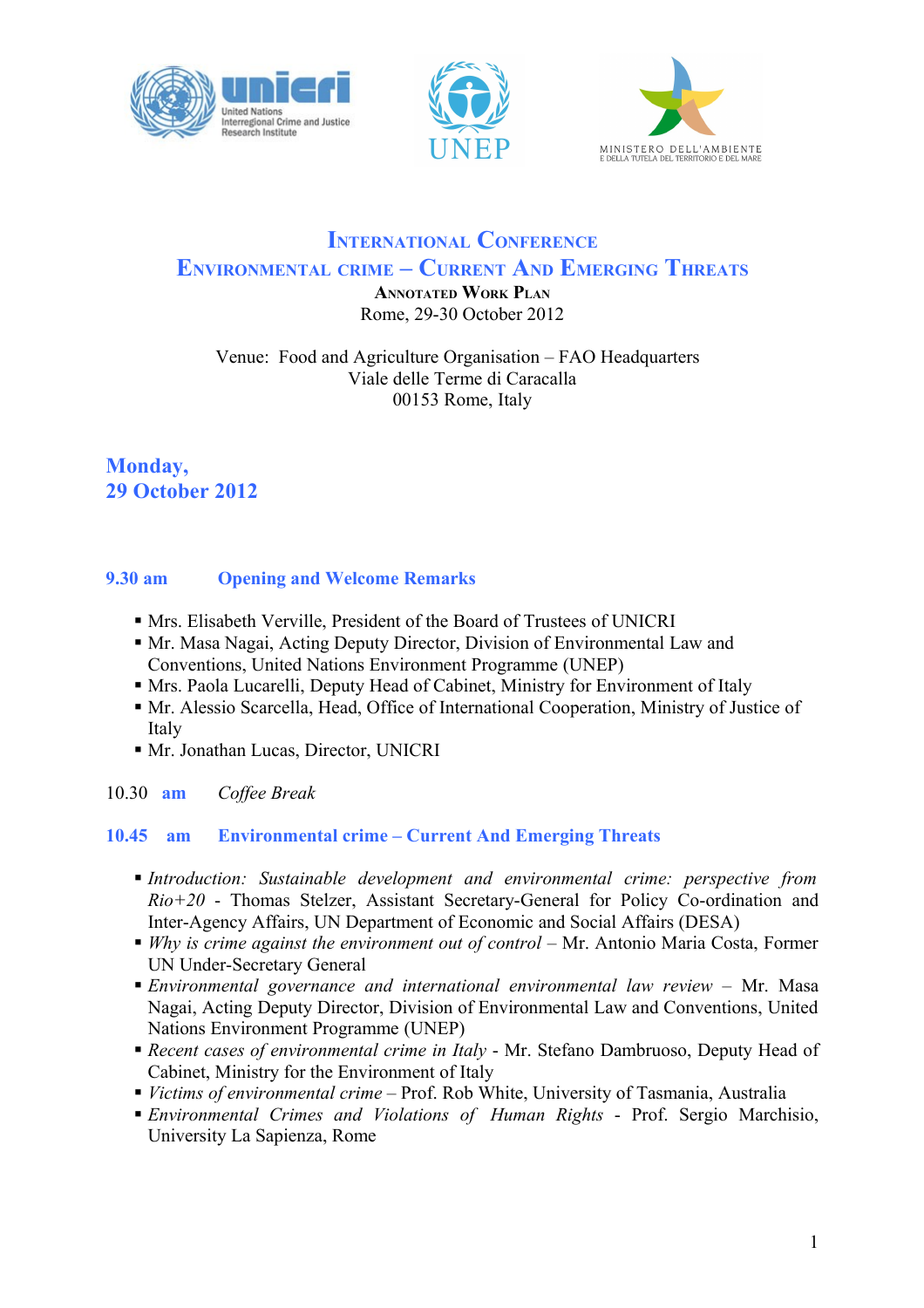#### **2.30 pm Expert Group Roundtables**

- *Expert Group I: Environmental crime in the current international legal framework: the way forward*
- *Expert Group II: Environmental crimes: a growing business for organised crime and corruption*
- *Expert Group III: Illicit trafficking of waste: an international emergency*

## **Tuesday, 30 October 2012**

- **9.00 am Expert Group Roundtables - ctd.**
- **10.30 am** *Coffee Break*
- **11.30 am Presentation of the recommendations for inclusion in the action plan on environmental crime**

Conference Rapporteur: Prof. Rob White

**12.00 am Conclusions and closure of the International Conference**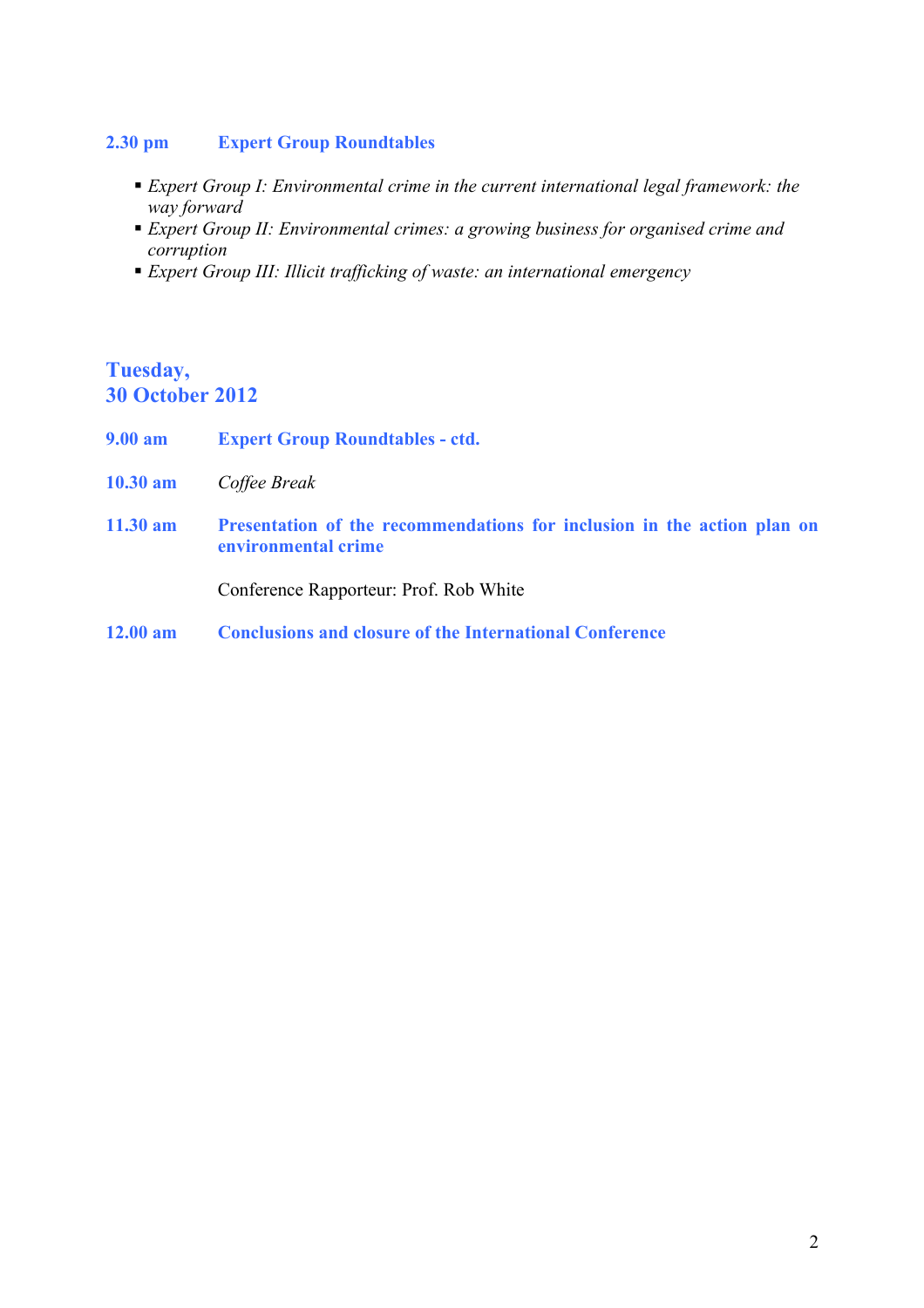#### Notes on the Organization of the Expert Group Meetings

At the close of the meeting on 29 October, Rapporteurs and Moderators of the three Expert Groups, with the support of UNICRI, prepared a draft report on the discussion in the groups and highlighted the recommendations to be included in a plan of action (5.30 - 6.30 pm)

*The three Expert Groups meetings were held in parallel in three different rooms. Participating experts discussed the three specific topics and proposed recommendations to be included in the action plan on environmental crime.*

*Expert Groups Roundtables were held from 2.30 to 5.00 pm on 29 October and continued in the morning of 30 October from 9.00 to 10.30 to finalise their report and recommendation presented to the plenary session.*

(3.1) *Expert Group I: Environmental crime in the current international legal framework: the way forward*

Moderator: Mr. Masa Nagai, Acting Deputy Director, Division of Environmental Law and Conventions, UNEP

Rapporteur: Mr. Masa Nagai, Acting Deputy Director, Division of Environmental Law and Conventions, UNEP

#### Facilitators:

Ms. Angela Patrignani, Head of Emerging Crimes Unit, UNICRI Ms. Marceil Yeater, Chief of the Legal Affairs and Trade Policy Unit for the Secretariat of the Convention on International Trade in Endangered Species of Wild Fauna and Flora (CITES) Mr. Bernard Marquet, Committee on Social Affairs, Health and Sustainable Development, Parliamentary Assembly of the Council of Europe (PACE Mr. Mahesh Chander Mehta, Advocate, Supreme Court of India Prof. Franco Silvano Toni di Cigoli, University of Padua Ms. Louise Kulbicki, Eradicating Ecocide Lawyer and Advocate

*The Expert Group was invited to assess international legislation and its implementation concerning environment related crime. Participants discussed flaws in the current international legal framework in relation to environmental crime at the regional and international level, and developed specific recommendations to promote compliance with and enforcement of international and regional legal framework* 

(3.2) *Expert Group II: Environmental crimes: a growing business for organised crime and corruption*

Moderator: Mr. Davyth Stewart, Criminal Intelligence Officer, Team Leader, Project LEAF, INTERPOL

Rapporteur: Ms. Galyna Terzi, Project Officer, UNICRI

#### Facilitators:

Ms. Elena D'Angelo, Project Officer, UNICRI

Mr. Davyth Stewart, Criminal Intelligence Officer, Team Leader, Project LEAF, INTERPOL

Mr. Calum MacDonald, Director of Operations Scottish Environment Protection Agency

Mr. Edmund McGarrell, Director, School of Criminal Justice, Michigan State University

Ms. Eve de Coning, Faculty of Law, University of Oslo, Norway

Mr. Antonio Pergolizzi, Coordinator, Observatory Environment and Legality, Legambiente